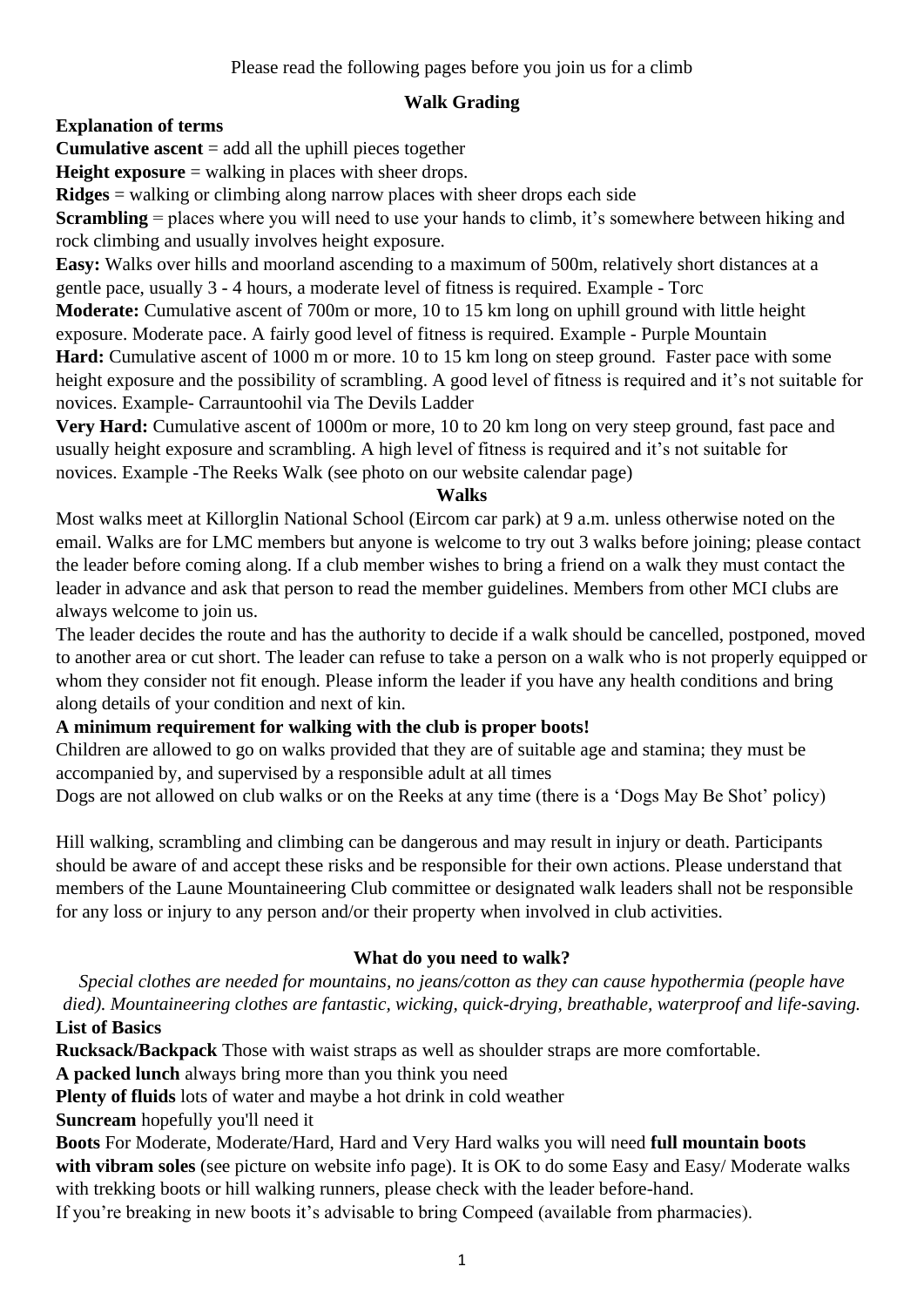# **Recommended Extras**

Spare hat, socks and gloves, survival bag (either a bevy bag or an aluminium type survival bag), large plastic bag to line your backpack and stop your stuff getting wet, small waterproof folding mat to sit on, gaiters for swampy ground (they come in knee-high or calf length). Change of clothes for when you get back to your car.

**If you are buying something new** buy a good quality proper mountaineering item such as North Face, Colombia, Berghaus etc. Trespass are one of the cheapest of the good brands. Don't buy the cheaper leisure clothes such as Regatta or Portwest, (these are fine for a shorter, low-level hikes but not good for a whole day out). O'Sullivans in Killarney and Landers in Tralee stock quality items (TK Maxx have some items but they can't give advice). You only need one set of mountaineering clothes; buy the best you can afford. It is advisable to always have extra layers and a hat and gloves as it may be cold at the top, even on the finest summer day. It's important to avoid cotton, which is both slow-drying and gets heavy when wet. **NO DENIM** (see website info page). Running clothes etc will work fairly well to start you off on easier walks but are not made for a whole day of varied weather

**List of Basics**

**Rucksack/Backpack** Those with waist straps as well as shoulder straps are more comfortable.

**A packed lunch** always bring extra food

**Plenty of fluids** lots of water and maybe a hot drink in cold weather

**First-Aid kit**

**Boots** For Moderate, Moderate/Hard, Hard and Very Hard walks you will need **full mountain boots with vibram soles** (see picture on website info page). It is OK to do some Easy and Easy/ Moderate walks with trekking boots or hill walking runners, please check with the leader before-hand.

If you're breaking in new boots it's advisable to bring Compeed (available from pharmacies).

#### **Clothes**

*Dress in layers quick-drying layers of different weights allow you to adapt to our constantly changing*  3 *'4 seasons in one day' weather.*

**All clothes should be wicking, breathable & quick drying.**

List of Basics

#### **Wicking base-layer or T-shirt**

**Extra top layers** eg fleeces (people have been known to wear 4/5 in winter)

**Trousers or leggings.** (Avoid cotton and **NO DENIM,** choose lightweight, quick-drying trousers. For very cold weather wear base layer leggings under your trousers. Some walkers wear base layer leggings/tights instead of trousers

#### **Waterproof jacket & leggings**

Fully waterproof, breathable jacket and over-trousers are a must. if your waterproofs are not breathable, you'll get wet from the inside out instead of vice-versa, over-trousers with side zips all the way up to the hips will allow you to easily get them on and off over your boots, Gore-Tex is always good.

**Socks** - buy the best hiking socks you can afford, a heavy pair for cold weather and lighter ones for warm **Hat/sunhat**

## **Gloves**

#### **Recommended Extras**

Spare hat, socks and gloves, sun cream, survival bag (either a bevy bag or an aluminium type survival bag), large plastic bag to line your backpack and stop your stuff getting wet, small waterproof folding mat to sit on, gaiters for swampy ground (they come in knee-high or calf length). Change of clothes for when you get back to your car.

**If you are buying a something new** buy a good quality proper mountaineering item such as North Face, Colombia, Berghaus, etc. Trespass are one of the cheapest of the good brands. Don't buy the cheaper leisure